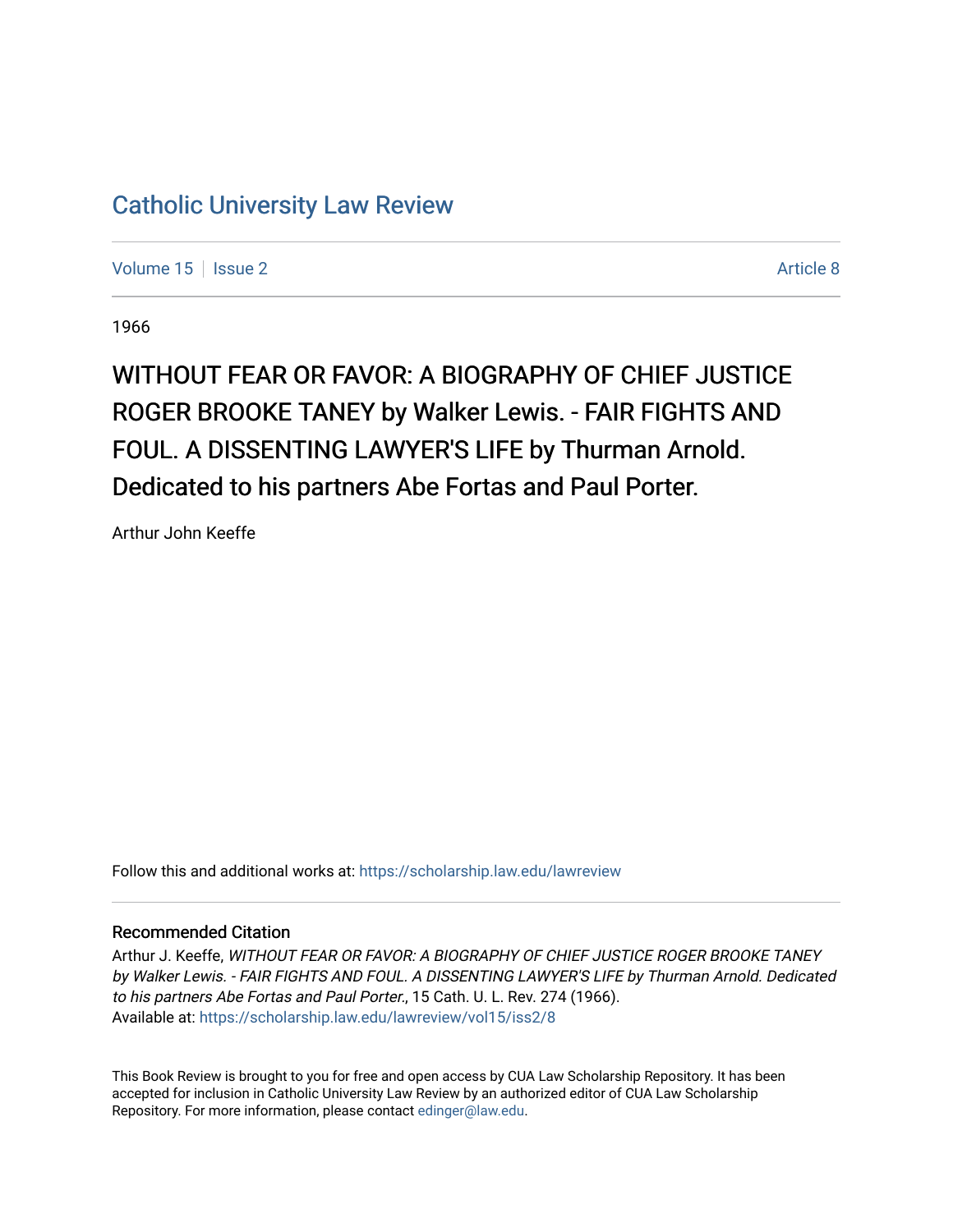## Book Reviews

WITHOUT FEAR OR FAVOR: A BIOGRAPHY OF **CHIEF** JUSTICE ROGER BROOKE TANEY by Walker Lewis. 1965, Houghton Mifflin Company, Boston. **556** pages. \$7.50.

MANY **AUTHORS** go to the Barbados to write. Walker Lewis, Princeton **1925,** Harvard Law School **1928,** does his on the B and **0** as he daily commutes from his native Baltimore to Washington, **D. C.** where he is General Solicitor for the Chesapeake and Potomac Telephone Companies and a practicing Milkweed Marching and Chowder Society member.

Shaming the commuters of the world, he writes a life of Taney every lawyer should read.

There is charm and substance in Lewis' book. It presents in the clearest and most interesting way I have ever seen the Bank of United States controversy, *Dred Scott* and *Ex Parte Merryman.*

Each is of value today. The contests yesterday between F.D.R. and the Liberty League and today between L.B.J. and the Federal Reserve are similar. Dred Scott invented substantive due process and is important today in the expansion of the Bill of Rights beyond its literal wording. And, of course, Taney's decision in *Ex Parte Merryman-should* encourage the Court to uphold the Constitution even in war time.

Interspersed are priceless tidbits. For instance, until General Winfield Scott came to Fort Snelling to inspect it and forbade the service of liquor, the only name Dred Scott had was "Sam."

Lewis is a master storyteller--be it William Lloyd Garrison's burning the Constitution (p. 362); the Jesuits of Georgetown complaining to the United States State Department that Archbishop Ambrose Marechal, a Sulpician, was seizing their Maryland properties for a foreign power (pp. 94-97); how Francis Scott Key happened to be aboard a British Man of War when he composed the "Star Spangled Banner"; the Charles River Bridge (Chapter 21); the Schooner Amistad (Chapter 25) cases or any of the other 250 opinions of Taney he chooses to dis**cuss,**

What amuses me most is that Walker is so condescending and charitable about those who are not Baltimoreans.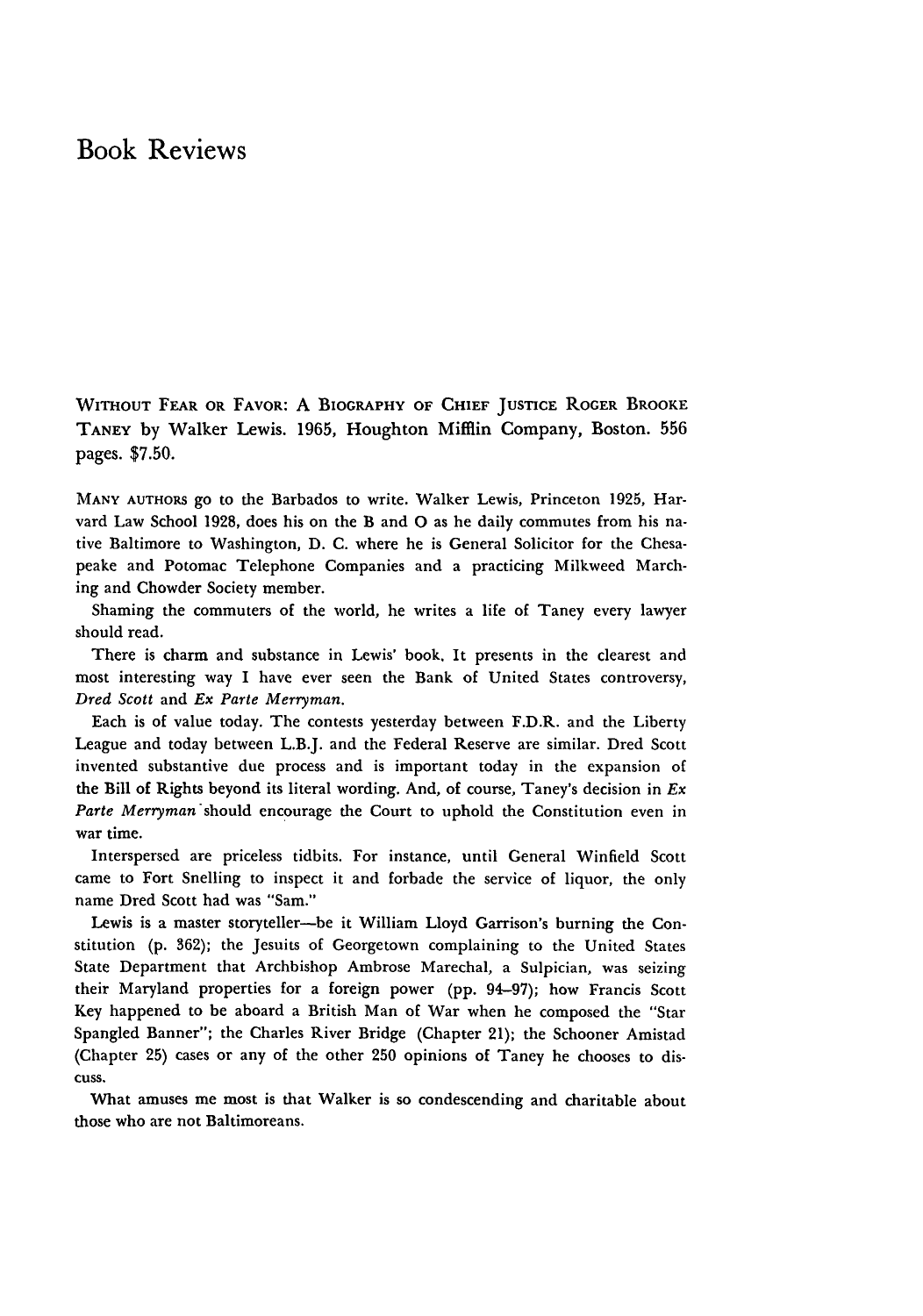"Taney" is pronounced "Tawney," as once spelled, and "Baltimore," "Baultmore" but do you say "Call-vert"? You must. It is the family name of "the Lords Baltimore." Only "distillers" corrupt it to a short "a."

When the Puritans gained control of Maryland they banned from public office and taxed double Catholics such as the Taneys and Brookes who came to the Seventh Colony about 1650. This made the old settlers ardent supporters of the American Revolution.

Because they were held in tail male, the Taney lands in Calvert County had to go to the eldest son. Alas, agriculture fell on evil days and the British ravaged the estate during the War of 1812. As Lewis so beautifully puts it, the family deed saved Roger from withering "on the aristocratic vine."

His father condemned him to education. First, by a tutor who thought he could walk on the Patuxent River but "was mistaken" and later by David English, Princeton's librarian. He induced Michael Taney to send Roger to Presbyterian Dickinson in preference to Georgetown. It wasn't hard. Michael had attended Jesuit St. Omer's in France and disliked it.

Graduating from Dickinson in 1795, Taney "read" law in Annapolis with Judge Jeremiah Townley Chase. Luther Martin and William Pinkney were then the leaders of the Maryland bar. Francis Scott Key had just been graduated from St. John's College and was reading law in Annapolis with his uncle, Philip Barton Key. Taney and he became fast friends.

Admitted to the bar in 1799, he was elected to the House of Delegates but Taney was then a Federalist and he failed of election in **1800** for a second term. He then began the practice of law in Frederick. Naturally, he weekended at the Pipe Creek home of General John Ross Key with Frank Key who was practicing in Georgetown and later was to become the United States District Attorney for Washington.

In 1806 Taney married Anne Key, Frank's sister and a very happy ecumenical marriage it was. Though a devout Catholic, he allowed her to raise their six daughters as Episcopalians. She died in 1855 and is buried in the Protestant cemetery in Frederick; at. 87 he died in 1864 and is buried in the consecrated ground of Frederick's Catholic cemetery.

By 1823 Taney was so well known, he opened a law office in Baltimore. Clients flocked to him. The case I love is one he lost for the Presbyterian Synod. It hired him to oust Dr. John Duncan from his Tammany Street pulpit but the good Doctor remained to be "a Presbyterian minister of the greatest reputation, save he repudiated the Presbyterian Creed."

In 1827 Taney became Attorney General of Maryland; in 1831 Attorney General of the United States. In those days you could continue your private law practice and Taney achieved fame and fortune. His most interesting case during this period was his litigation for the B and **0** Railroad against the C and **0** Canal.

Lewis tells us that Taney lived then on Madison Place overlooking Lafayette Square. He rented the house from a Commodore Rodgers who built it after acquiring the lot by swapping "an imported jackass" to Henry Clay. Afterwards it became the National Club. It was in front of this property that Congressman (later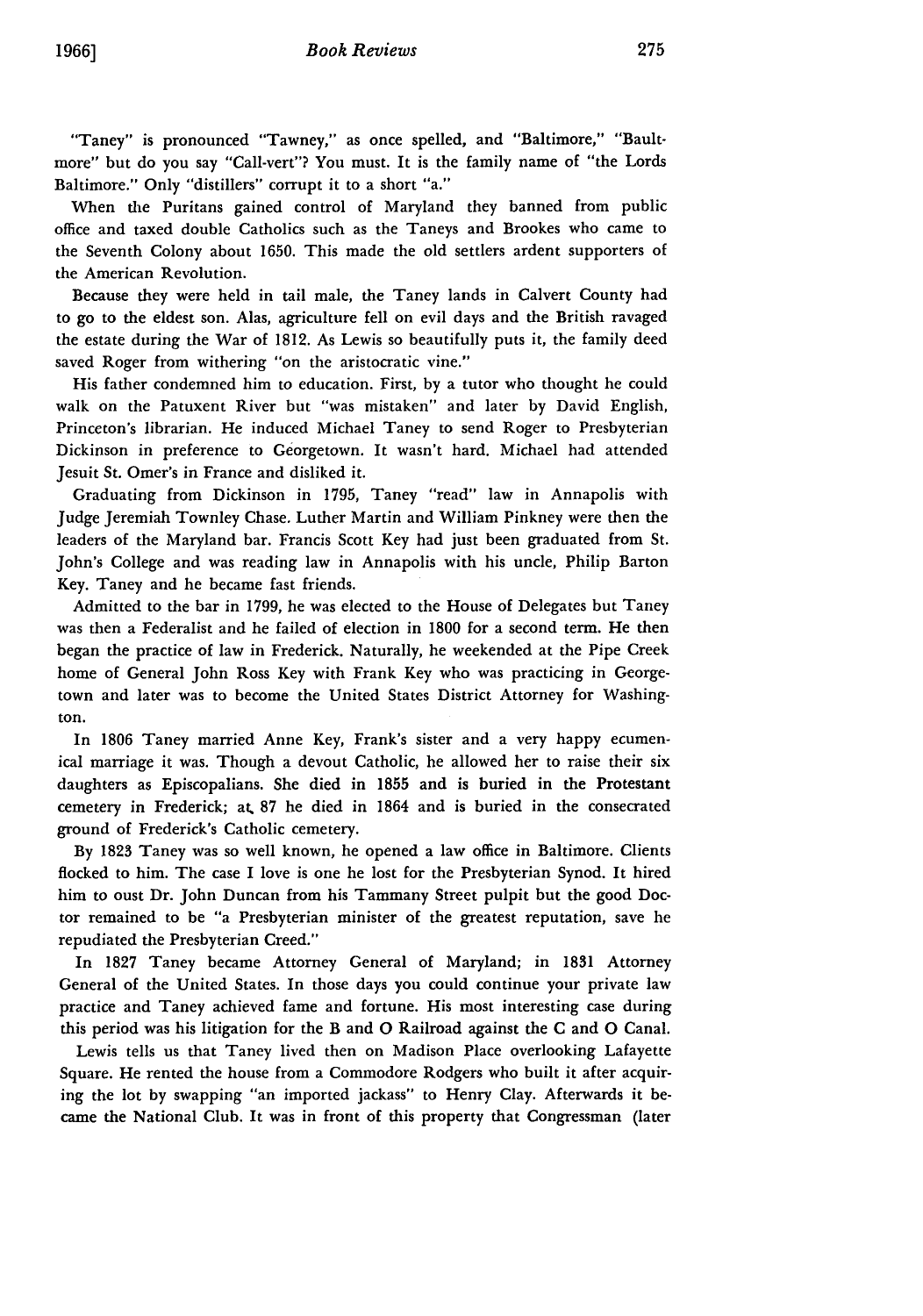General) Dan Sickles shot and killed Philip Barton Key (Frank's son and Taney's nephew), then United States Attorney for the District of Columbia, for an affair with his daughter, Teresa. The General was acquitted. Later the Lafayette Square Opera House stood there. Today, it is the new home of the Court of Claims.

On September **23, 1833,** President Jackson made Taney his Secretary of Treasury under a Recess Appointment. So capably did Taney represent Jackson against the bankers that Nicholas Biddle was unable to get Congress to extend the life of the Bank of the United States.

The victory was a costly one to Taney. In June 1834, the Senate refused to confirm him as Secretary of the Treasury by a vote of **28** to **18** and he found it hard to pick up his erstwhile lucrative law practice in Baltimore.

Justice Gabriel Duvall of the Supreme Court who was **82** and hailed from south Maryland, was assured that if he resigned, Jackson would appoint Taney. Jackson did on January **15, 1835,** but Webster's motion in June of 1835 to postpone indefinitely Senate consideration of Taney's nomination as Associate Justice carried 24 to 21, even though John Marshall wrote a Virginia Senator endorsing the nomination.

On July 6, **1835,** John Marshall died, and, nothing daunted, in December, Jackson appointed Taney as Chief Justice of the United States and Barbour of Virginia as Associate Justice in Duvall's place. **By** this time, the Jackson forces controlled the Senate and Taney was confirmed **29** to **15.** For **28** years thereafter until his death, he was to remain Chief Justice. Lewis demonstrates he was an able and courageous one despite his tragic decision in Dred Scott. Personally he detested slavery and had freed his own slaves at Frederick.

This is an exceptionally fine book. I do not know when I have enjoyed one more. It goes to show that if you want a really great book written, you must hire a busy practicing lawyer, perferably one who commutes two hours a day on the B and **0.**

**ARTHUR JOHN** KEEFFE\*

\*Professor, Catholic University of America School of Law.

FAIR FIGHTS AND FOUL. A DISSENTING LAWYER'S LIFE by Thurman Arnold. Dedicated to his partners Abe Fortas and Paul Porter. 1965, Harcourt, Brace and World, Inc., New York, New York. **285** pages. **\$5.95.**

You MAY THINK Thurman "looks like he slept in his clothes" (Vic Kramer's selection of Arnold's letters **p.** ix; see 47 **ABA J.** 1017, Oct. 1961), Is a cross between Voltaire and a Cowboy (Bob Jackson **78** Dun's Review **361).** Part, Thorstein Veblen (Allen McKay Terrell, Jr. of Haverford, Pa.'s **1965** Harvard Thesis). His *"Folklore of Capitalism",* the "youthful effusions of an intellectual adolescent" (Paul Porter **p. 193).**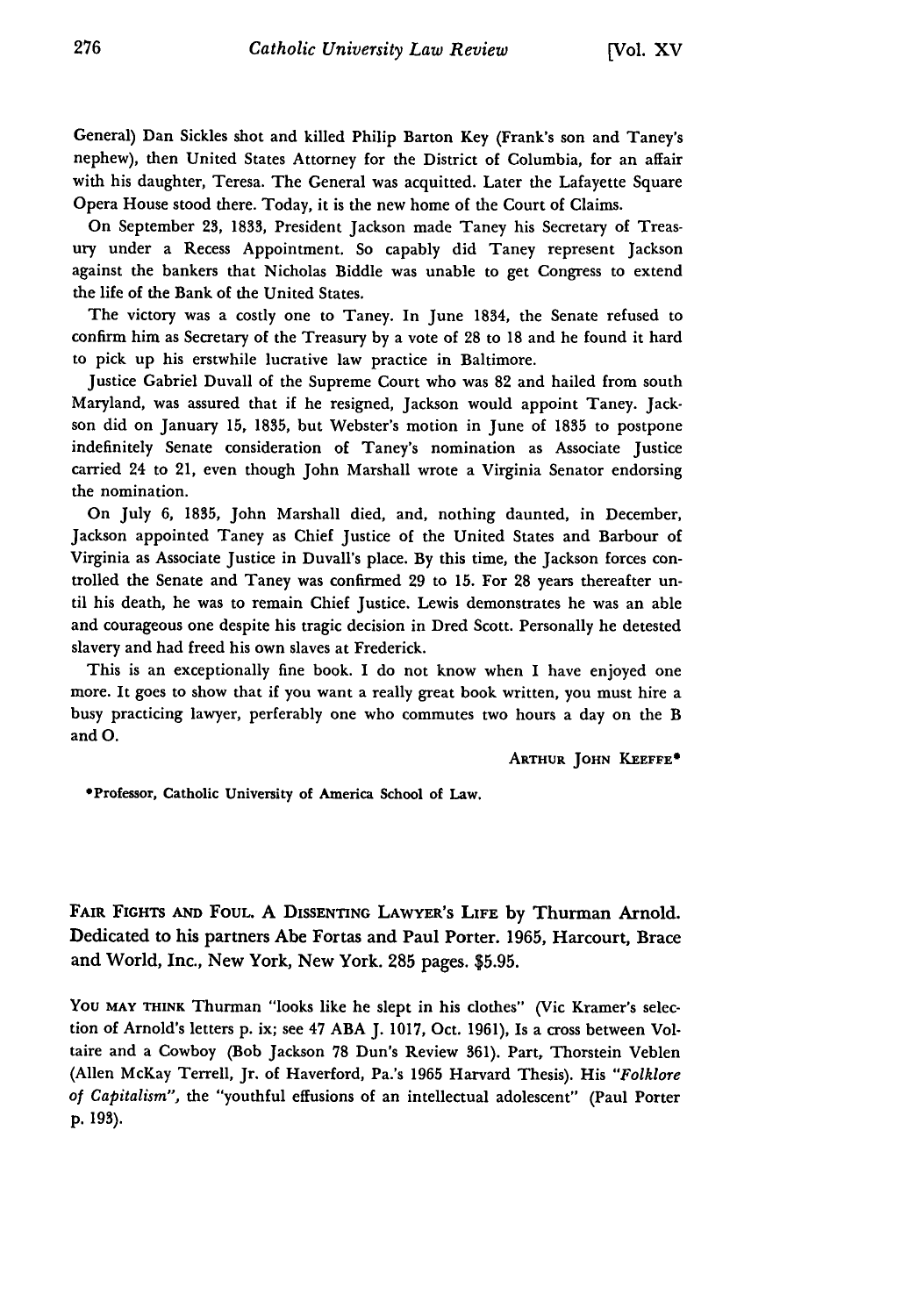You may agree with the Sunday Times reviewer that Thurman's book has inaccurate Government references *(Mish Mush,* no doubt, for *Flip Flop).* Is repetitive. Disorganized. Unnecessarily reprints that convulsing opinion **(151 F2d** 49) Judge Arnold wrote to allow that rogue, Bruce Bromley to send Esquire's Varga girls through the mails and the Vermont brief of Lawyer Arnold to give equal protection to *Playboy.* Worse. Chapters and paragraphs are so interesting they should be whole books.

True. But so what?

**What** this reviewer fails to tell you is that every page of this disorganized book was written **by** Thurman Arnold, himself, and, reading it, is like having him talking to **you.**

You just know instinctively that Thurman Arnold is part preacher. His English paternal Grandfather who married a Swisser in Africa founded the First Presbyterian Church of Laramie, Wyoming. Thurman was once Mayor and in **1920** the only Democrat in the Legislature so he proposed, seconded and withdrew his own nomination for Speaker.

The religious strain in Arnold comes out when he confesses in the Preface that "legal, economic and religious ideas" mean "the same thing" and that the Supreme Court of the United States today in deciding cases on the basis of what is right, is freeing itself from "blind acceptance of ancient creeds" even as Thomas Aquinas freed Mother Church.

Thurman's father, a lawyer and rancher, sent him to Princeton (Class **1911)** and Harvard Law (1914) but singing Boola Boola at a table down at Morey's as a Professor of Law in the "Cave of the Winds" **(1930-1937),** made Arnold a Yale convert and Princeton and Harvard obscene words.

Thurman began practice with O'Brien, Waite and Arnold in Chicago but made the mistake of joining fashionable Battery **C** with Captain Joe Patterson and other prominent Chicagoans. His firm was liquidated as he went to chase Pancho Villa in Mexico and to France in World War **I.** Returning, he practiced in Laramie, leaving **(1927)** to become Dean of West Virginia Law School.

Consigning most political scientists, accountants and economists to Limbo as lawyers do, I am really impressed **by** Thurman Arnold's economics. He confirms my worst fears. **All** that Schlicter taught me at Cornell is rubbish. The law of supply and demand, the balanced budget are "boss." Consumer credit and **F.H.A.** mortgages print the money the country needs for common folk to buy.

I cannot but believe with him that our country would be richer and better if it spent what was necessary to purify our polluted rivers. Thurman makes the point **by** explaining to a guest from Austria who swims in the Danube and wants to bathe in the Potomac, that a fellow in a burning boat has a fifty-fifty chance of survival in America **by** staying put.

In **1938** Roosevelt made Arnold, Trust Bustor and Senator O'Mahoney directed the **T.N.E.C.** studies. Contrary to his belief, the **58** volume Temporary National Economic Committee Reports has been worthwhile and today are read **by** law students. In 1943 Roosevelt made Arnold a Judge. He lasted three years to enter law practice in Washington, **D.** C. in 1945 with Arne Wiprud. As George Wharton Pepper **ex-**